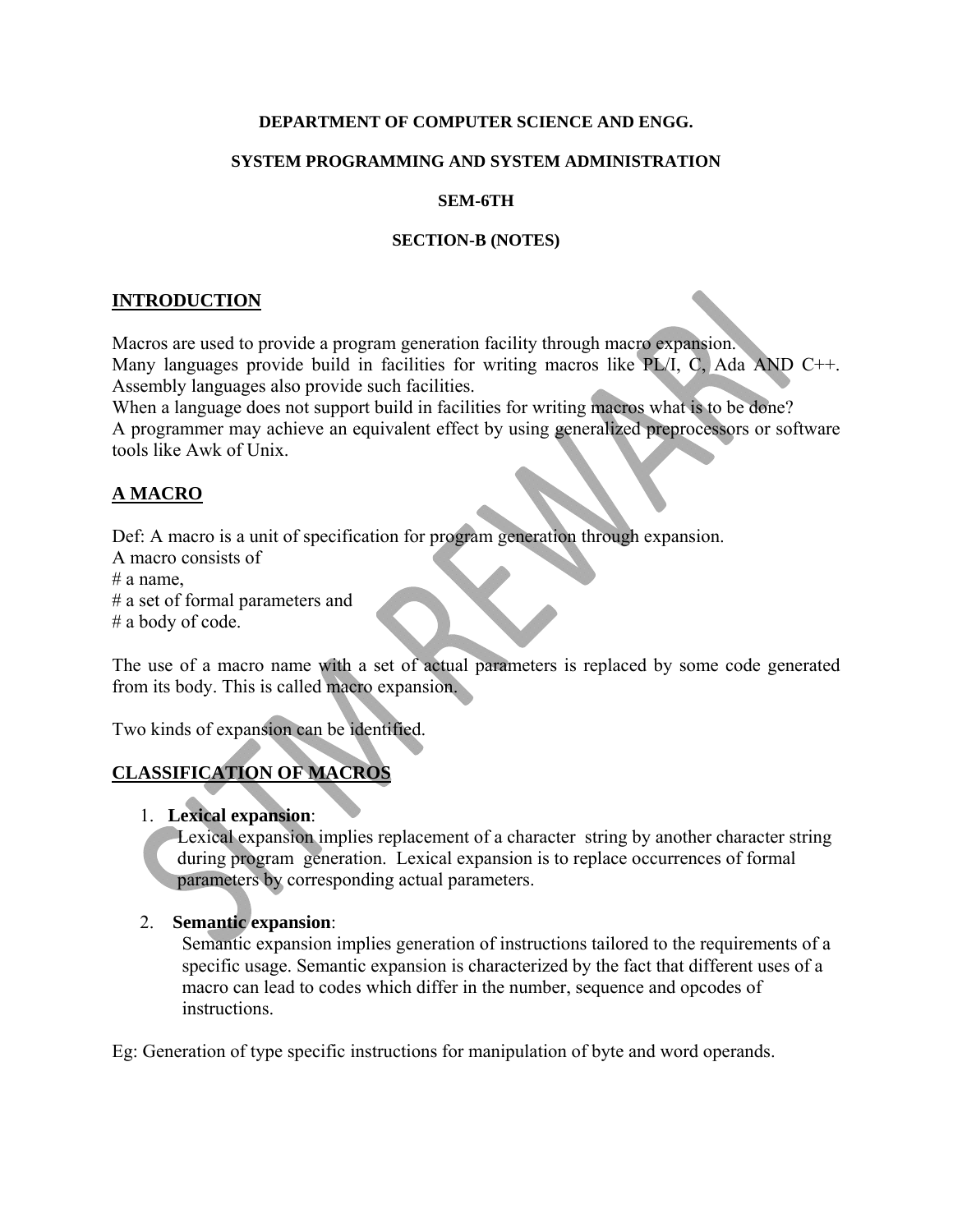The following sequence of instructions is used to increment the value in a memory word by a constant.

1. Move the value from the memory word into a machine register.

2. Increment the value in the machine register.

3. Move the new value into the memory word.

Since the instruction sequence MOVE

ADD

**MOVE** 

may be used a number of times in a program, it is convenient to define a macro named INCR. Using Lexical expansion the macro call INCR

A,B,AREG can lead to the generation of a MOVE

ADD

**MOVE** 

 instruction sequence to increment A by the value of B using AREG to perform the arithmetic. Use of Semantic expansion can enable the instruction sequence to be adapted to the types of A and B.

For example an INC instruction could be generated if A is a byte operand and B has the value  $.1$ ".

## **HOW DOES MACRO DIFFER FROM SUBROUTINE ?**

Macros differ from subroutines in one fundamental respect.

Use of a macro name in the mnemonic field of an assembly statement leads to its Expansion whereas use of subroutine name in a call instruction leads to its execution. So there is difference in Size & Execution Efficiency.

Macros can be said to trade program size for execution efficiency.

# **MACRO DEFINITION AND CALL**

A macro definition is enclosed between a macro header statement and a macro end statement. Macro definitions are typically located at the start of a program.

A macro definition consists of.

- 1 A macro prototype statement
- 2 One or more model statements
- 3 Macro preprocessor statements

The macro prototype statement declares the name of a macro and the names and kinds of its parameters.

It has the following syntax  $\langle \text{macro name} \rangle$  [ $\langle \text{formal parameter spec} \rangle$  [,..]]

Where  $\leq$  macro name appears in the mnemonic field of an assembly statement and formal parameter spec> is of the form  $<$  parameter name> [ $<$  parameter kind>]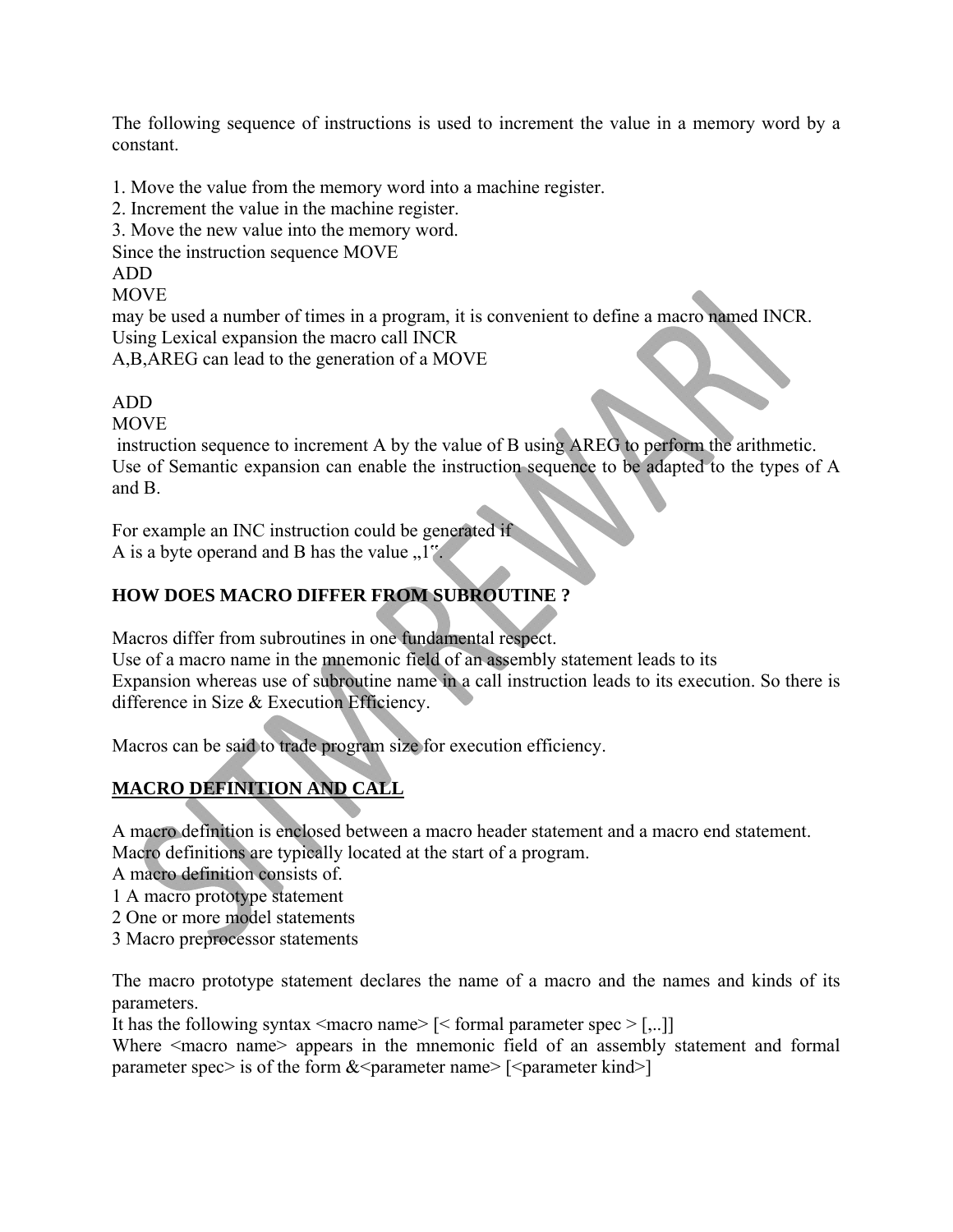## **MACRO CALL**

A macro is called by writing the macro name in the mnemonic field.

Macro call has the following syntax.  $\langle \text{macro name} \rangle$  [ $\langle \text{actual parameter spec} \rangle$ [...]]

Where an actual parameter resembles an operand specification in an assembly language statement.

## **MACRO EXPANSION**

Macro call leads to macro expansion.

During macro expansion, the macro call statement is replaced by a sequence of assembly statements. How to differentiate between "the original statements of a program" and "the statements resulting from macro expansion" ?

Ans: Each expanded statement is marked with a  $, +$ " preceding its label field.

Two key notions concerning macro expansion are

A. Expansion time control flow

: This determines the order in which model statements are visited during macro expansion.

B. Lexical substitution

: Lexical substitution is used to generate an assembly statement from a model statement.

## **DEFAULT SPECIFICATION OF PARAMETERS**

A default value is a standard assumption in the absence of an explicit specification by the programmer. Default specification of parameters is useful in situations where a parameter has the same value in most calls. When the desired value is different from the default value, the desired value can be specified explicitly in a macro call.

The syntax for formal parameter specification, as follows:

&<parameter name> [<parameter kind> [<default value>]]

# **MACROS WITH MIXED PARAMETER LISTS**

A macro may be defined to use both positional and keyword parameters. In such a case, all positional parameters must precede all keyword parameters. example in the macro call SUMUP A, B,  $G=20$ ,  $H=X$ 

A, B are positional parameters while G, H are keyword parameters.

Correspondence between actual and formal parameters is established by applying the rules governing positional and keyword parameters.

## **OTHER USES OF PARAMETERS**

The model statements have used formal parameters only in operand field. However, use of parameters is not restricted to these fields.Formal parameters can also appear in the label and opcode fields of model statements.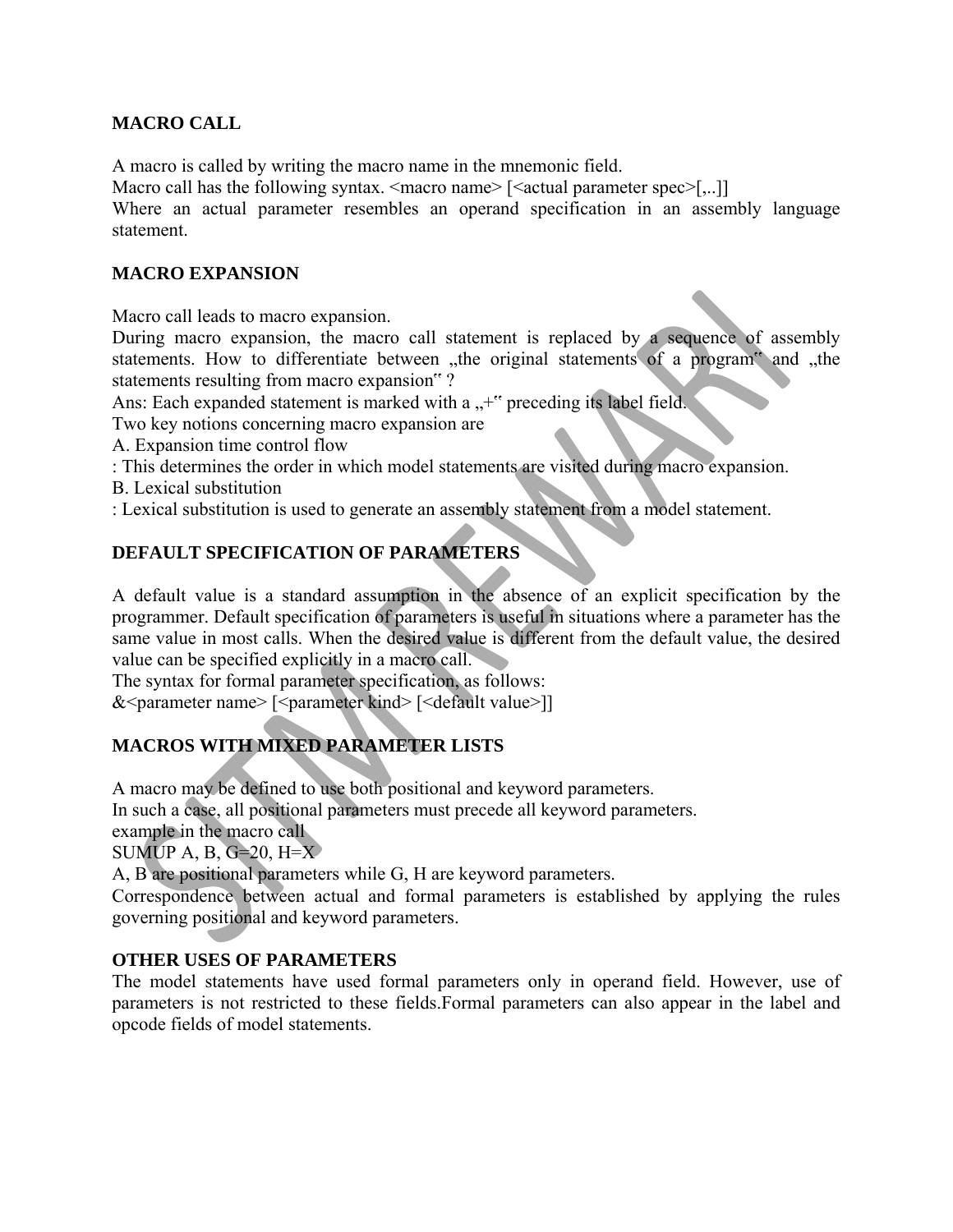Example:

MCRO CALC &X, &Y, &OP=MULT, &LAB= &LAB MOVER AREG, &X &OP AREG, &Y MOVEM AREG, &X MEND Expansion of the call CALC A, B, LAB=LOOP leads to the following code: + LOOP MOVER AREG, A + MULT AREG, B + MOVEM AREG, A

## **NESTED MACRO CALLS**

A model statement in a macro may constitute a call on another macro. Such calls are known as nested macro calls. Macro containing the nested call is the

outer macro and, Macro called is inner macro.

They follow LIFO rule. Thus, in structure of nested macro calls, expansion of latest macro call (i.e inner macro) is completed first.

## **ADVANCED MACRO FACILITIES**:

Advanced macro facilities are aimed to supporting semantic expansion. Used for:

Performing conditional expansion of model statements and in writing expansion time loops.

- These facilities can be grouped into following.
- 1. Facilities for alteration of flow of control during expansion.
- 2. Expansion time variables.
- 3. Attributes of parameters

## **Unix:**

Linux is one of popular version of UNIX operating System. It is open source as its source code is freely available. It is free to use. Linux was designed considering UNIX compatibility. Its functionality list is quite similar to that of UNIX.

# **Components of Linux System**

Linux Operating System has primarily three components

- **Kernel** − Kernel is the core part of Linux. It is responsible for all major activities of this operating system. It consists of various modules and it interacts directly with the underlying hardware. Kernel provides the required abstraction to hide low level hardware details to system or application programs.
- **System Library** − System libraries are special functions or programs using which application programs or system utilities accesses Kernel's features. These libraries implement most of the functionalities of the operating system and do not requires kernel module's code access rights.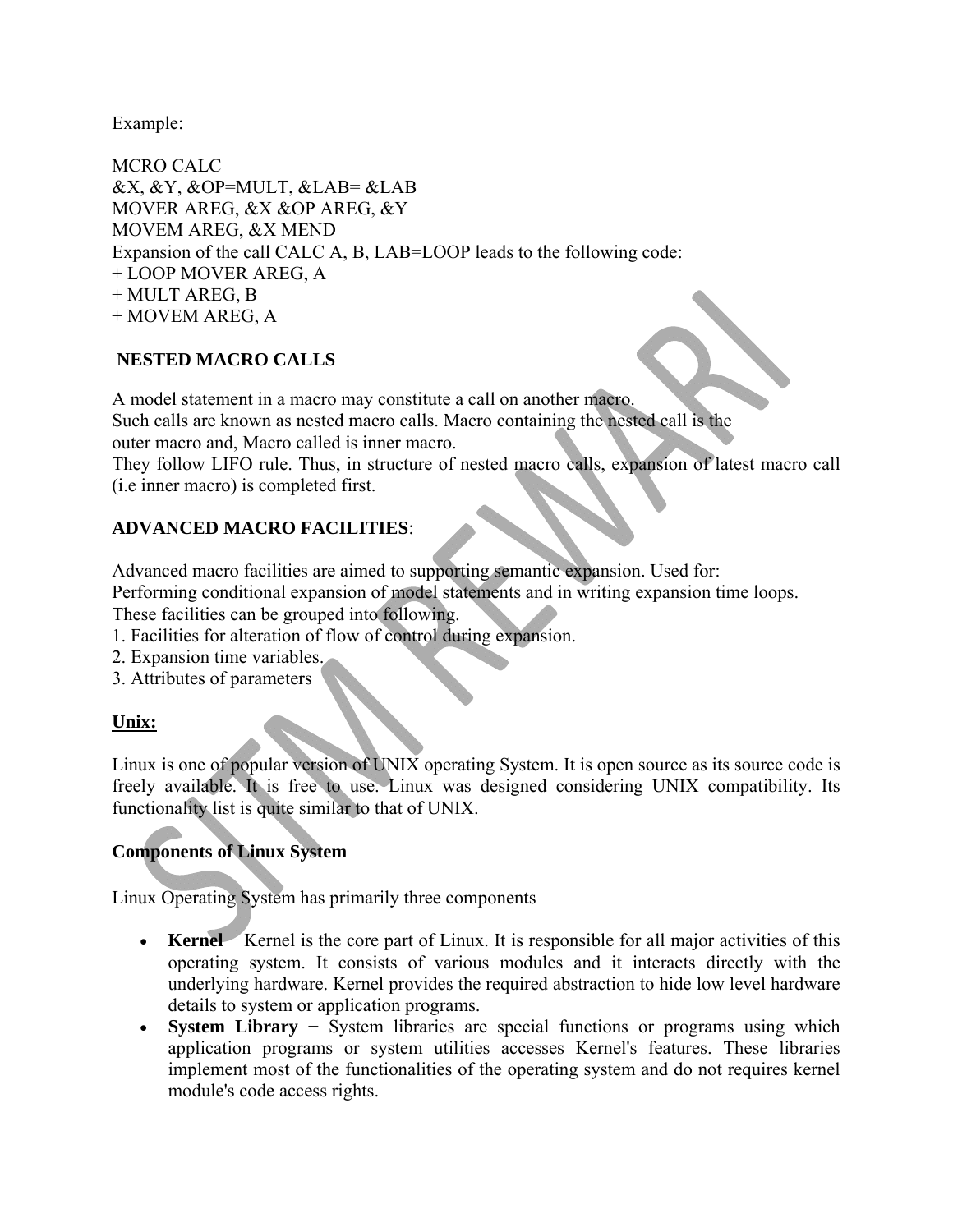**System Utility** − System Utility programs are responsible to do specialized, individual level tasks.



Kernel component code executes in a special privileged mode called **kernel mode** with full access to all resources of the computer. This code represents a single process, executes in single address space and do not require any context switch and hence is very efficient and fast. Kernel runs each processes and provides system services to processes, provides protected access to hardware to processes.

Support code which is not required to run in kernel mode is in System Library. User programs and other system programs works in **User Mode** which has no access to system hardware and kernel code. User programs/ utilities use System libraries to access Kernel functions to get system's low level tasks.

#### **Basic Features**

Following are some of the important features of Linux Operating System.

- **Portable** − Portability means software can works on different types of hardware in same way. Linux kernel and application programs supports their installation on any kind of hardware platform.
- **Open Source** − Linux source code is freely available and it is community based development project. Multiple teams work in collaboration to enhance the capability of Linux operating system and it is continuously evolving.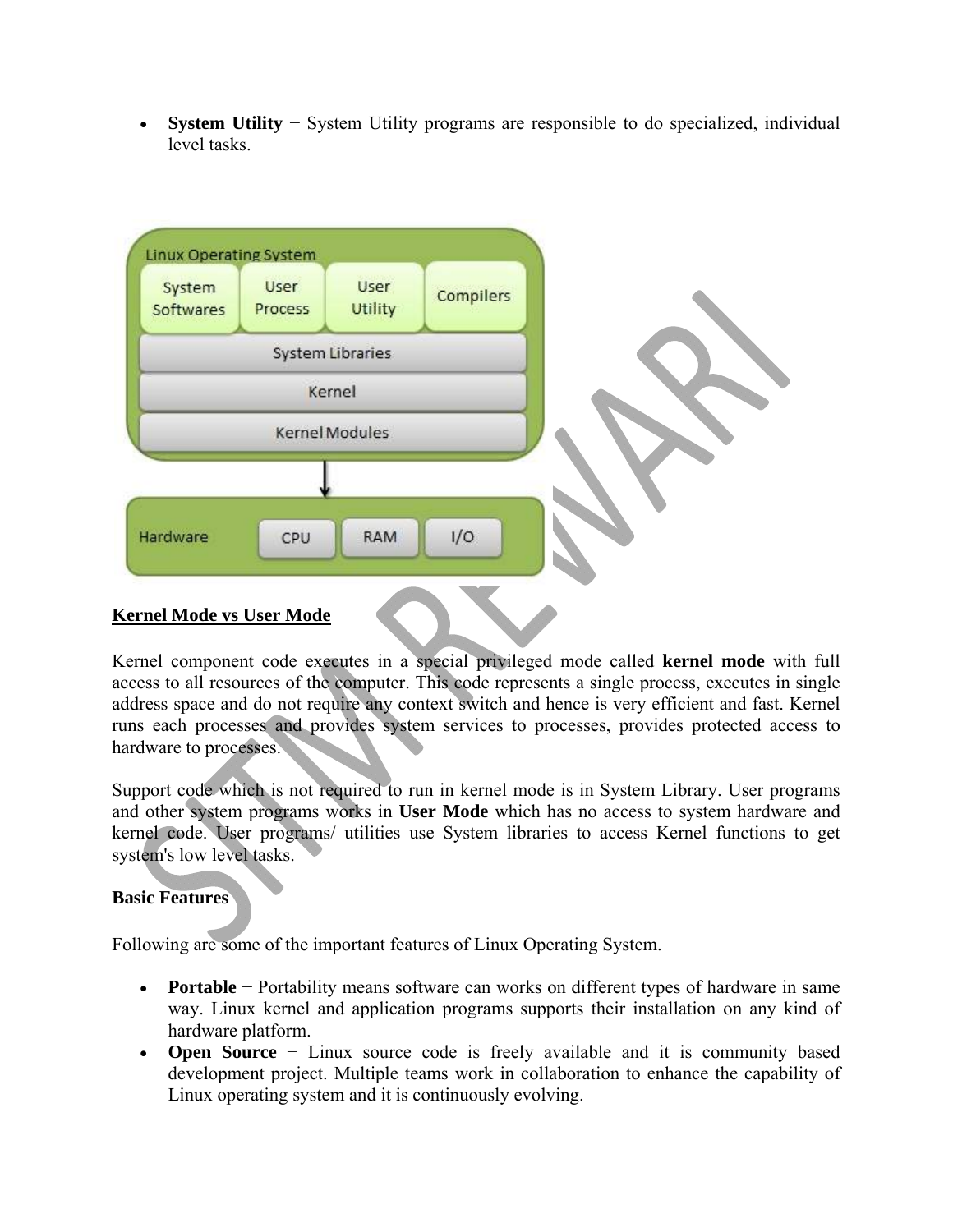- **Multi-User** − Linux is a multiuser system means multiple users can access system resources like memory/ ram/ application programs at same time.
- **Multiprogramming** − Linux is a multiprogramming system means multiple applications can run at same time.
- **Hierarchical File System** − Linux provides a standard file structure in which system files/ user files are arranged.
- **Shell** − Linux provides a special interpreter program which can be used to execute commands of the operating system. It can be used to do various types of operations, call application programs. etc.
- **Security** − Linux provides user security using authentication features like password protection/ controlled access to specific files/ encryption of data.

## **Architecture**

The following illustration shows the architecture of a Linux system



The architecture of a Linux System consists of the following layers −

- **Hardware layer** − Hardware consists of all peripheral devices (RAM/ HDD/ CPU etc).
- **Kernel** − It is the core component of Operating System, interacts directly with hardware, provides low level services to upper layer components.
- **Shell** − An interface to kernel, hiding complexity of kernel's functions from users. The shell takes commands from the user and executes kernel's functions.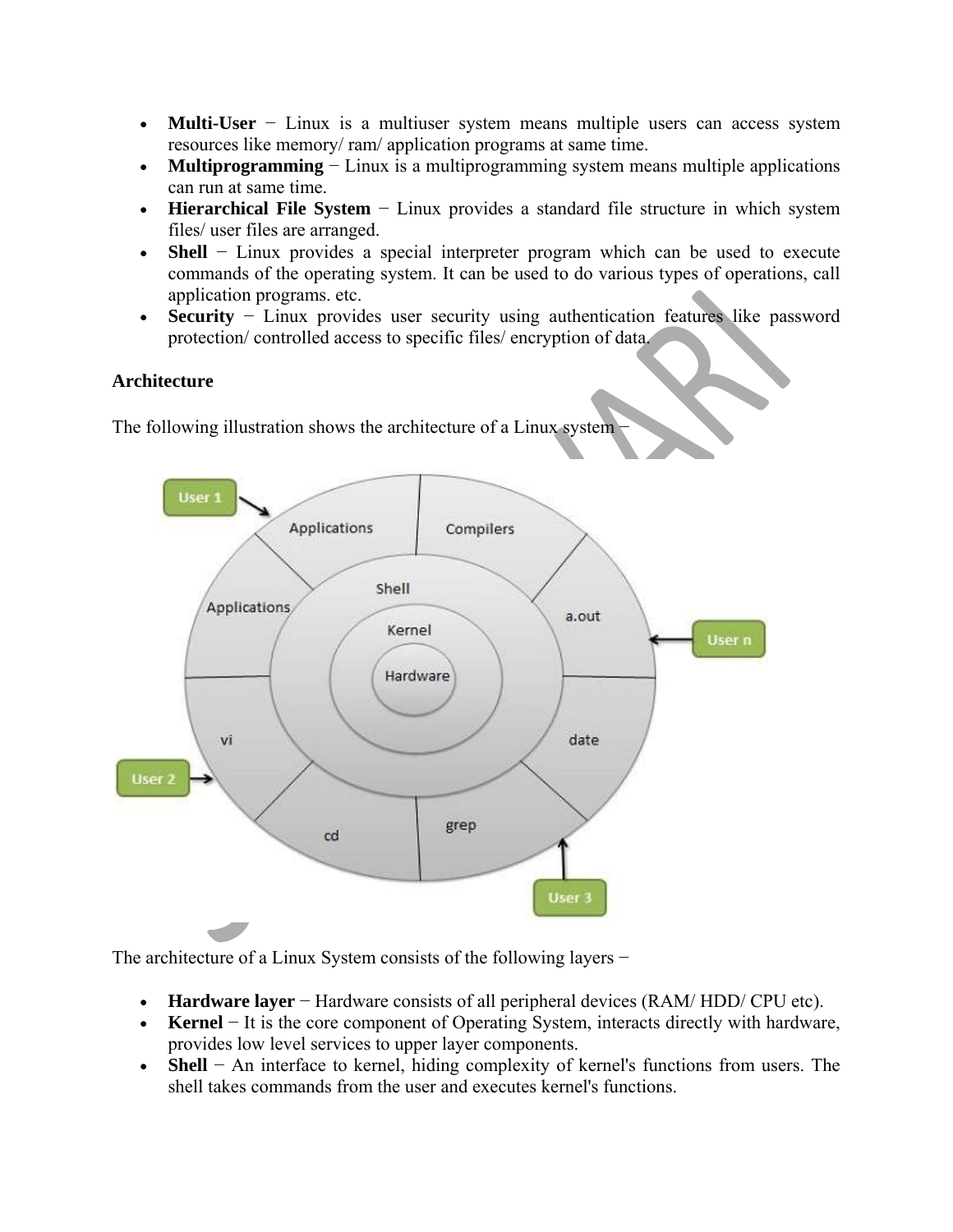**Utilities** − Utility programs that provide the user most of the functionalities of an operating systems.

## **File**

A file is a named collection of related information that is recorded on secondary storage such as magnetic disks, magnetic tapes and optical disks. In general, a file is a sequence of bits, bytes, lines or records whose meaning is defined by the files creator and user.

## **File Structure**

A File Structure should be according to a required format that the operating system can understand.

- A file has a certain defined structure according to its type.
- A text file is a sequence of characters organized into lines.
- A source file is a sequence of procedures and functions.
- An object file is a sequence of bytes organized into blocks that are understandable by the machine.
- When operating system defines different file structures, it also contains the code to support these file structure. Unix, MS-DOS support minimum number of file structure.

## **File Type**

File type refers to the ability of the operating system to distinguish different types of file such as text files source files and binary files etc. Many operating systems support many types of files. Operating system like MS-DOS and UNIX have the following types of files −

## **Ordinary files**

- These are the files that contain user information.
- These may have text, databases or executable program.
- The user can apply various operations on such files like add, modify, delete or even remove the entire file.

## **Directory files**

These files contain list of file names and other information related to these files.

## **Special files**

- These files are also known as device files.
- These files represent physical device like disks, terminals, printers, networks, tape drive etc.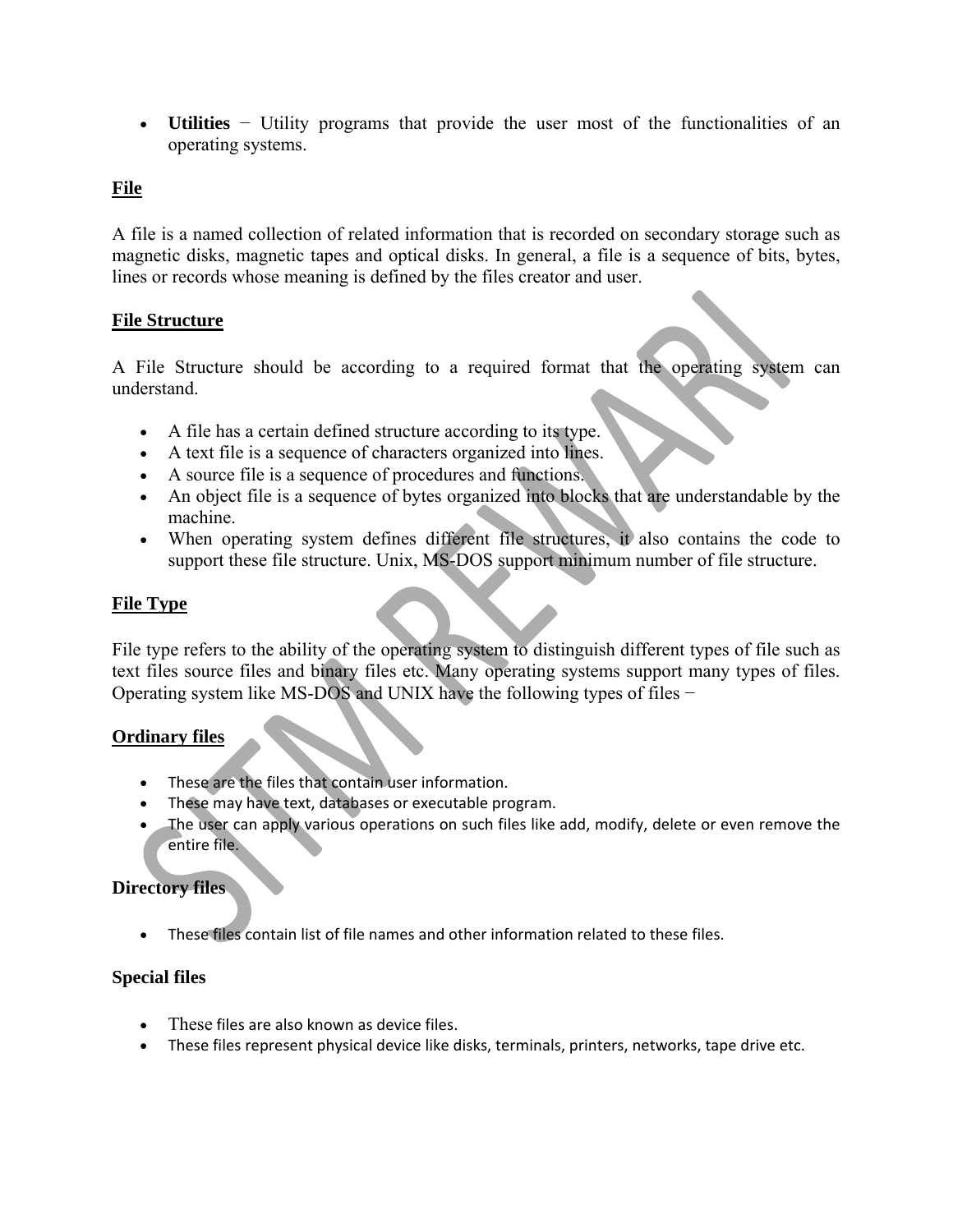These files are of two types −

- **Character special files** − data is handled character by character as in case of terminals or printers.
- **Block special files** − data is handled in blocks as in the case of disks and tapes.

## **File Access Mechanisms**

File access mechanism refers to the manner in which the records of a file may be accessed. There are several ways to access files −

- Sequential access
- Direct/Random access
- Indexed sequential access

## **Sequential access**

A sequential access is that in which the records are accessed in some sequence, i.e., the information in the file is processed in order, one record after the other. This access method is the most primitive one. Example: Compilers usually access files in this fashion.

### **Direct/Random access**

- Random access file organization provides, accessing the records directly.
- Each record has its own address on the file with by the help of which it can be directly accessed for reading or writing.
- The records need not be in any sequence within the file and they need not be in adjacent locations on the storage medium.

## **Indexed sequential access**

- This mechanism is built up on base of sequential access.
- An index is created for each file which contains pointers to various blocks.
- Index is searched sequentially and its pointer is used to access the file directly.

The process scheduling is the activity of the process manager that handles the removal of the running process from the CPU and the selection of another process on the basis of a particular strategy.

Process scheduling is an essential part of a Multiprogramming operating systems. Such operating systems allow more than one process to be loaded into the executable memory at a time and the loaded process shares the CPU using time multiplexing.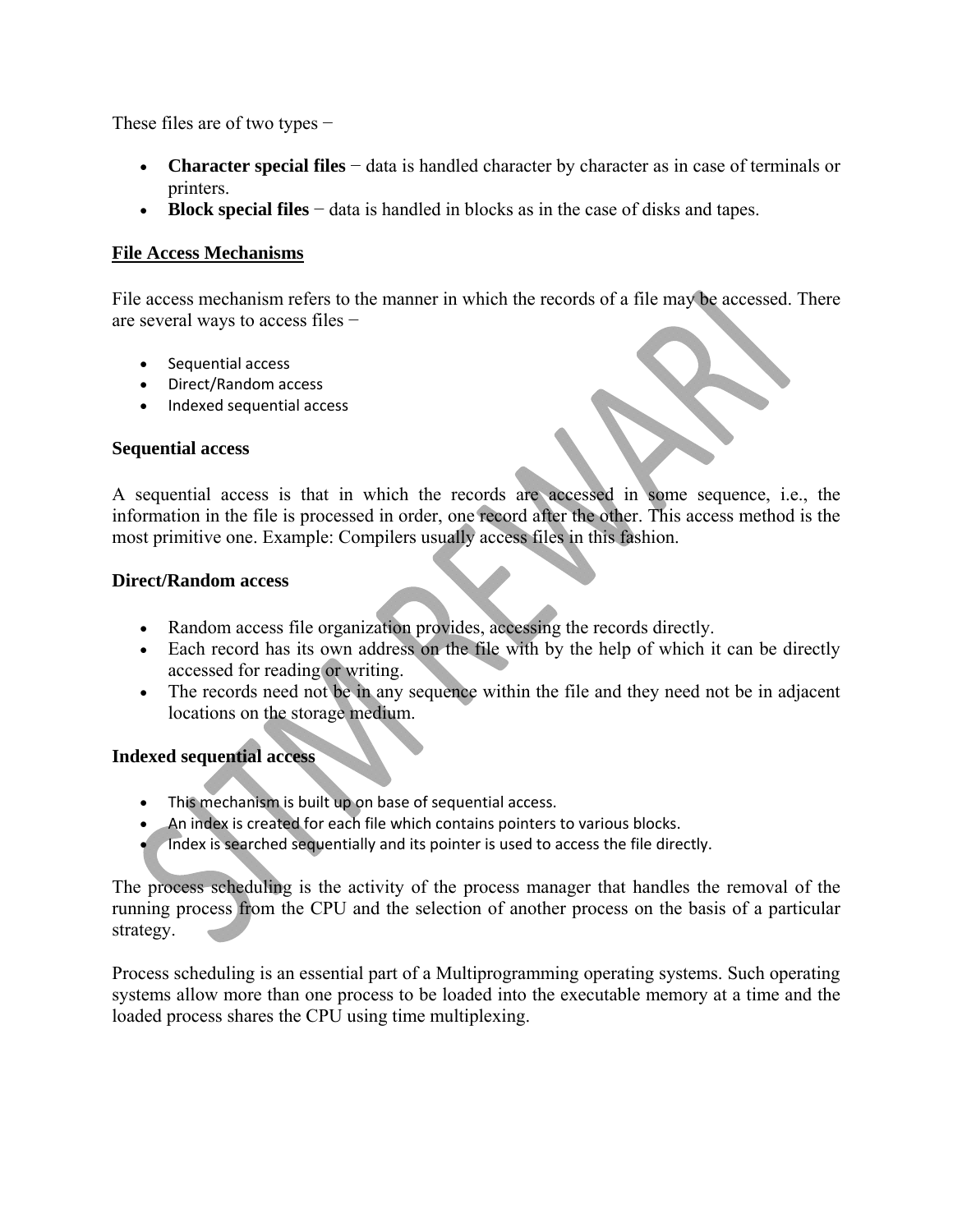## **Process Scheduling Queues**

The OS maintains all PCBs in Process Scheduling Queues. The OS maintains a separate queue for each of the process states and PCBs of all processes in the same execution state are placed in the same queue. When the state of a process is changed, its PCB is unlinked from its current queue and moved to its new state queue.

The Operating System maintains the following important process scheduling queues −

- **Job queue** − This queue keeps all the processes in the system.
- **Ready queue** − This queue keeps a set of all processes residing in main memory, ready and waiting to execute. A new process is always put in this queue.
- **Device queues** − The processes which are blocked due to unavailability of an I/O device constitute this queue.



The OS can use different policies to manage each queue (FIFO, Round Robin, Priority, etc.). The OS scheduler determines how to move processes between the ready and run queues which can only have one entry per processor core on the system; in the above diagram, it has been merged with the CPU.

## **Two-State Process Model**

Two-state process model refers to running and non-running states which are described below −

## **S.N. State & Description**

# <sup>1</sup> **Running**

When a new process is created, it enters into the system as in the running state.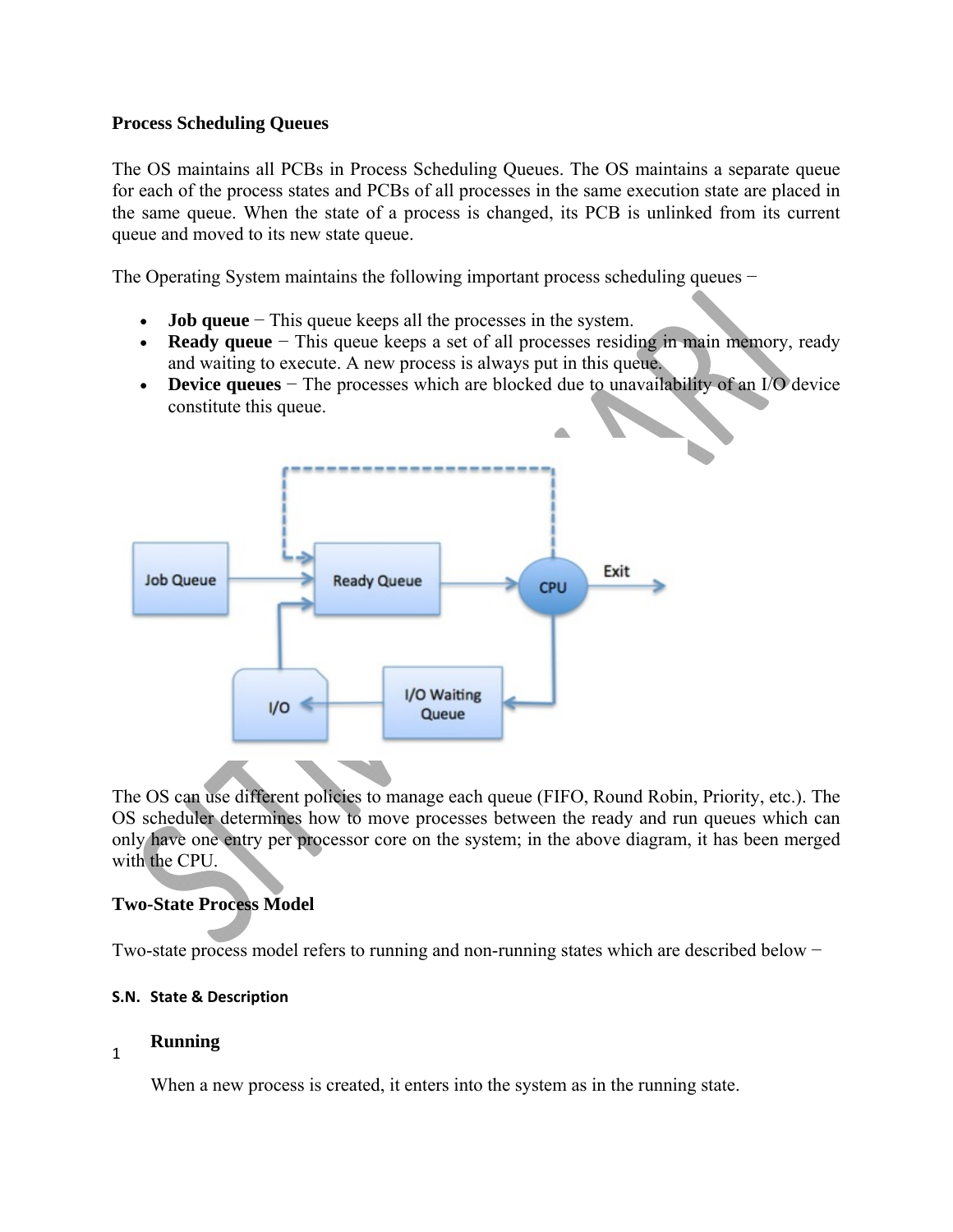#### **Not Running**

2 Processes that are not running are kept in queue, waiting for their turn to execute. Each entry in the queue is a pointer to a particular process. Queue is implemented by using linked list. Use of dispatcher is as follows. When a process is interrupted, that process is transferred in the waiting queue. If the process has completed or aborted, the process is discarded. In either case, the dispatcher then selects a process from the queue to execute.

Memory management is the functionality of an operating system which handles or manages primary memory and moves processes back and forth between main memory and disk during execution. Memory management keeps track of each and every memory location, regardless of either it is allocated to some process or it is free. It checks how much memory is to be allocated to processes. It decides which process will get memory at what time. It tracks whenever some memory gets freed or unallocated and correspondingly it updates the status.

#### **Swapping**

Swapping is a mechanism in which a process can be swapped temporarily out of main memory (or move) to secondary storage (disk) and make that memory available to other processes. At some later time, the system swaps back the process from the secondary storage to main memory.

Though performance is usually affected by swapping process but it helps in running multiple and big processes in parallel and that's the reason **Swapping is also known as a technique for memory compaction**.**also known as a technique for memory compaction**.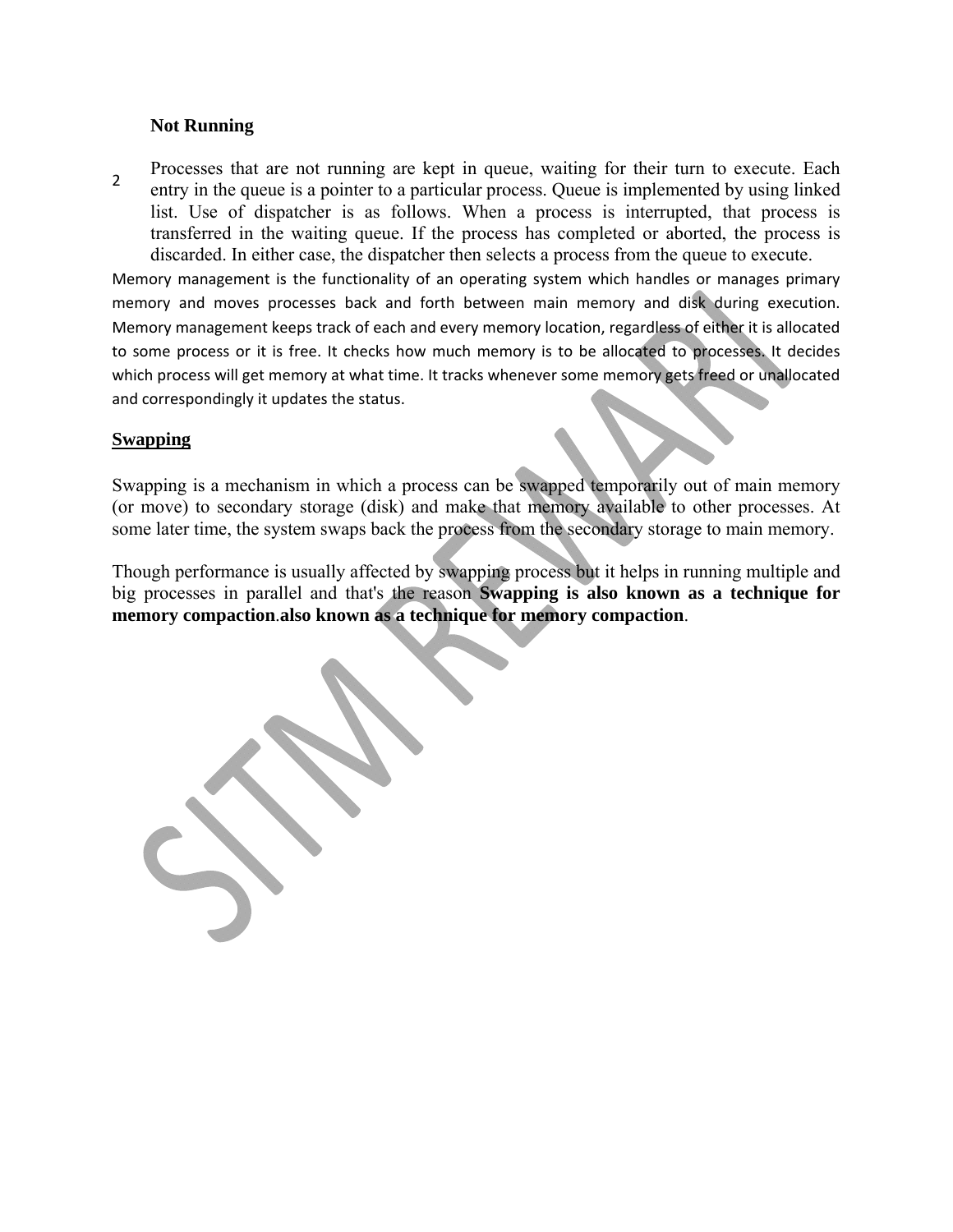

The total time taken by swapping process includes the time it takes to move the entire process to a secondary disk and then to copy the process back to memory, as well as the time the process takes to regain main memory.

Let us assume that the user process is of size 2048KB and on a standard hard disk where swapping will take place has a data transfer rate around 1 MB per second. The actual transfer of the 1000K process to or from memory will take

```
2048KB / 1024KB per second 
= 2 seconds 
= 2000 milliseconds
```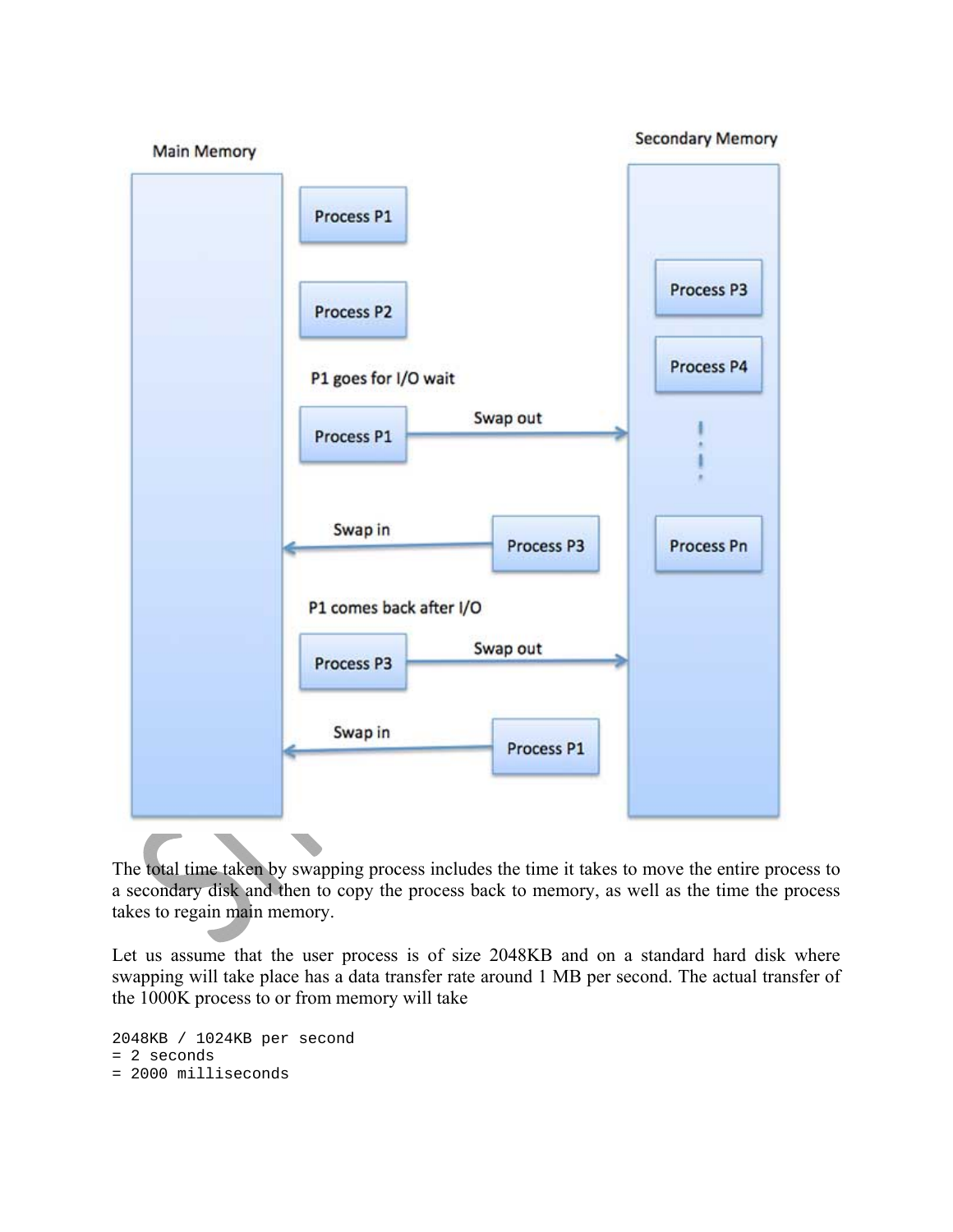Now considering in and out time, it will take complete 4000 milliseconds plus other overhead where the process competes to regain main memory.

#### **Memory Allocation**

Main memory usually has two partitions –

- **Low Memory** − Operating system resides in this memory.
- **High Memory** − User processes are held in high memory.

Operating system uses the following memory allocation mechanism.

#### **Single-partition allocation**

1 In this type of allocation, relocation-register scheme is used to protect user processes from each other, and from changing operating-system code and data. Relocation register contains value of smallest physical address whereas limit register contains range of logical addresses. Each logical address must be less than the limit register.

#### **Multiple-partition allocation**

2 In this type of allocation, main memory is divided into a number of fixed-sized partitions where each partition should contain only one process. When a partition is free, a process is selected from the input queue and is loaded into the free partition. When the process terminates, the partition becomes available for another process.

#### **Fragmentation**

As processes are loaded and removed from memory, the free memory space is broken into little pieces. It happens after sometimes that processes cannot be allocated to memory blocks considering their small size and memory blocks remains unused. This problem is known as Fragmentation.

Fragmentation is of two types −

## **External fragmentation**

Total memory space is enough to satisfy a request or to reside a process in it, but it is not contiguous, so it cannot be used.

#### **Internal fragmentation**

Memory block assigned to process is bigger. Some portion of memory is left unused, as it cannot be used by another process.

The following diagram shows how fragmentation can cause waste of memory and a compaction technique can be used to create more free memory out of fragmented memory −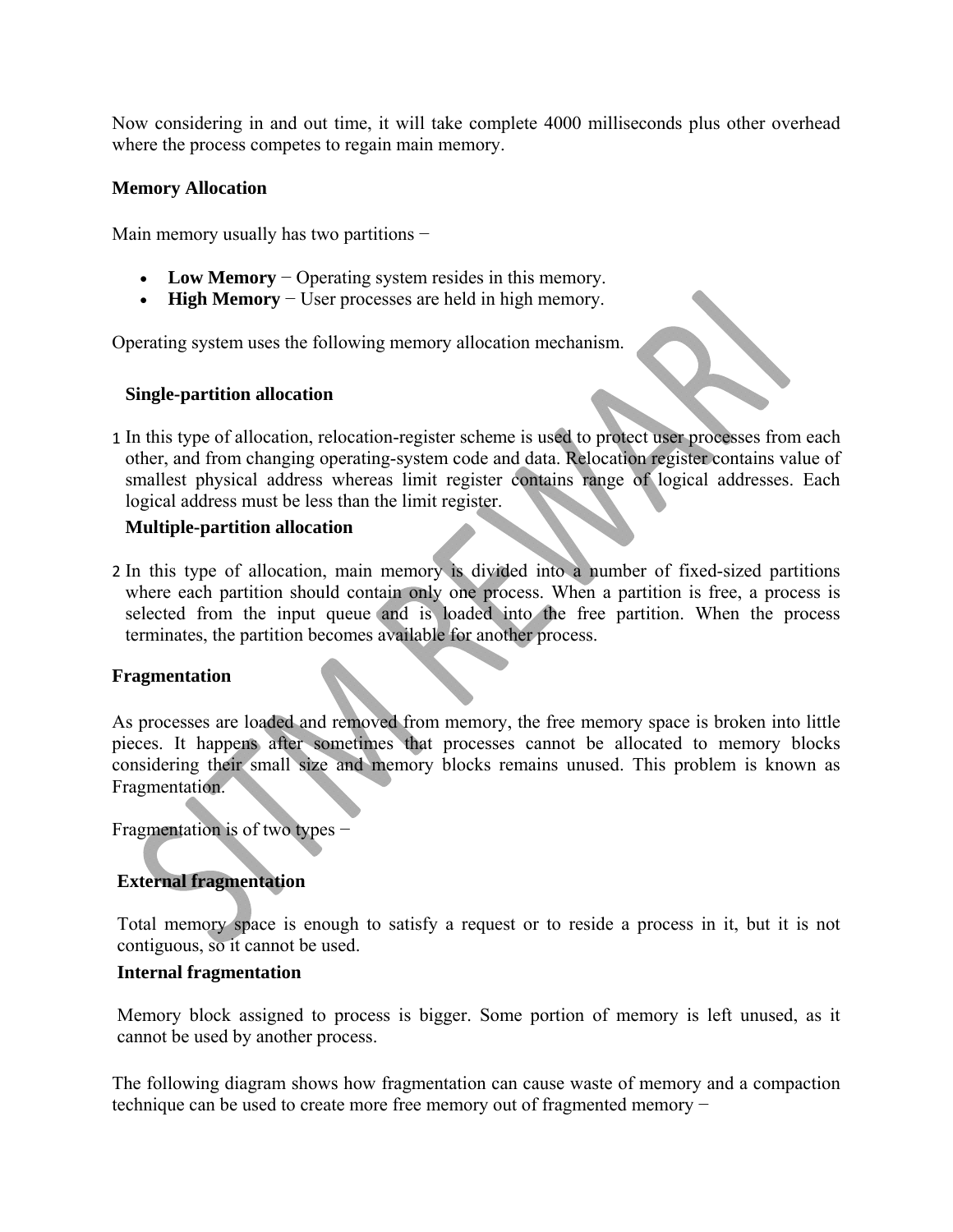#### Fragmented memory before compaction



#### Memory after compaction



External fragmentation can be reduced by compaction or shuffle memory contents to place all free memory together in one large block. To make compaction feasible, relocation should be dynamic.

The internal fragmentation can be reduced by effectively assigning the smallest partition but large enough for the process.

#### **Paging**

A computer can address more memory than the amount physically installed on the system. This extra memory is actually called virtual memory and it is a section of a hard that's set up to emulate the computer's RAM. Paging technique plays an important role in implementing virtual memory.

Paging is a memory management technique in which process address space is broken into blocks of the same size called **pages** (size is power of 2, between 512 bytes and 8192 bytes). The size of the process is measured in the number of pages.

Similarly, main memory is divided into small fixed-sized blocks of (physical) memory called **frames** and the size of a frame is kept the same as that of a page to have optimum utilization of the main memory and to avoid external fragmentation.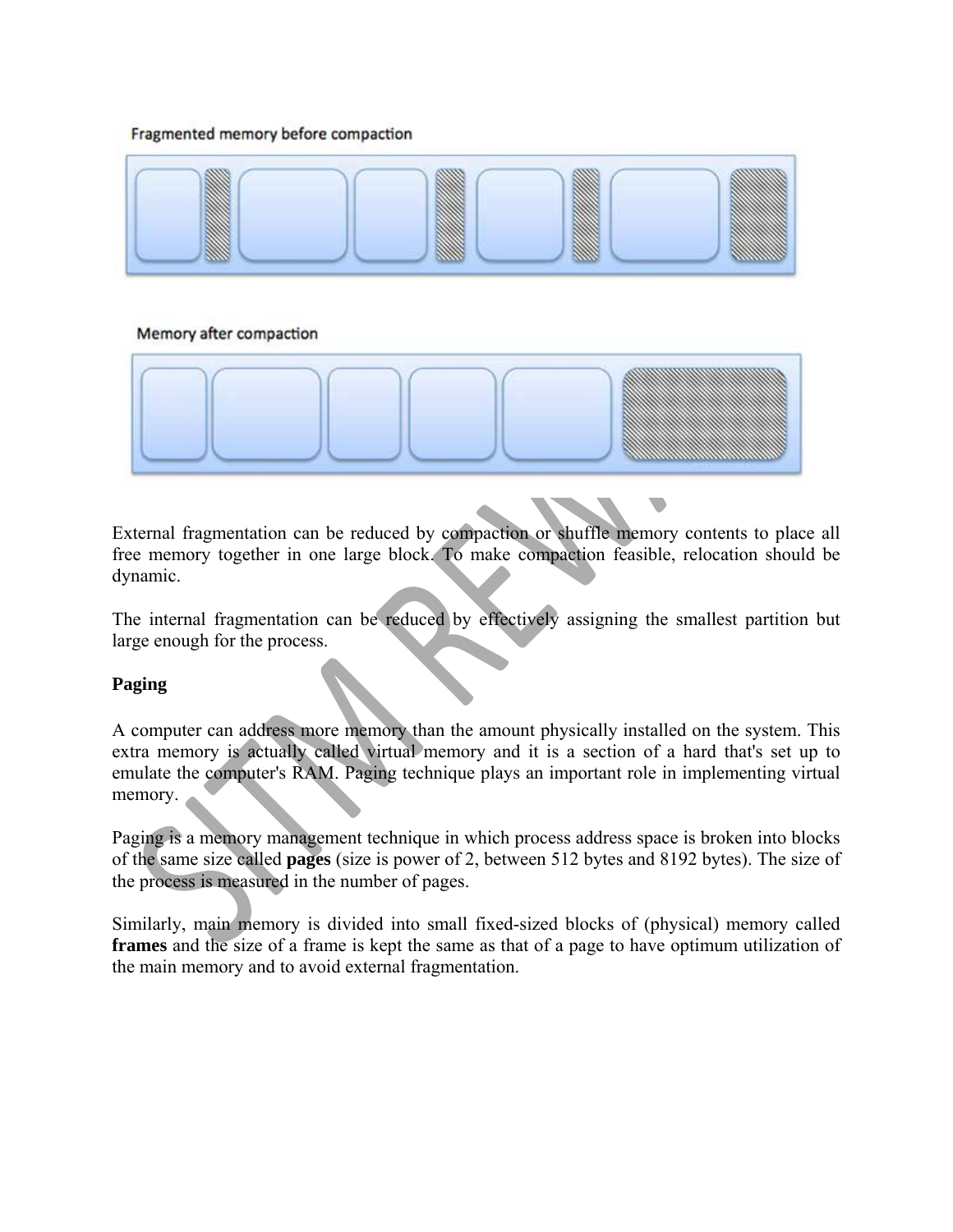

#### **Address Translation**

Page address is called **logical address** and represented by **page number** and the **offset**.

Logical Address = Page number + page offset

Frame address is called **physical address** and represented by a **frame number** and the **offset**.

Physical Address = Frame number + page offset

A data structure called **page map table** is used to keep track of the relation between a page of a process to a frame in physical memory.

#### **Advantages and Disadvantages of Paging**

Here is a list of advantages and disadvantages of paging –

- Paging reduces external fragmentation, but still suffer from internal fragmentation.
- Paging is simple to implement and assumed as an efficient memory management technique.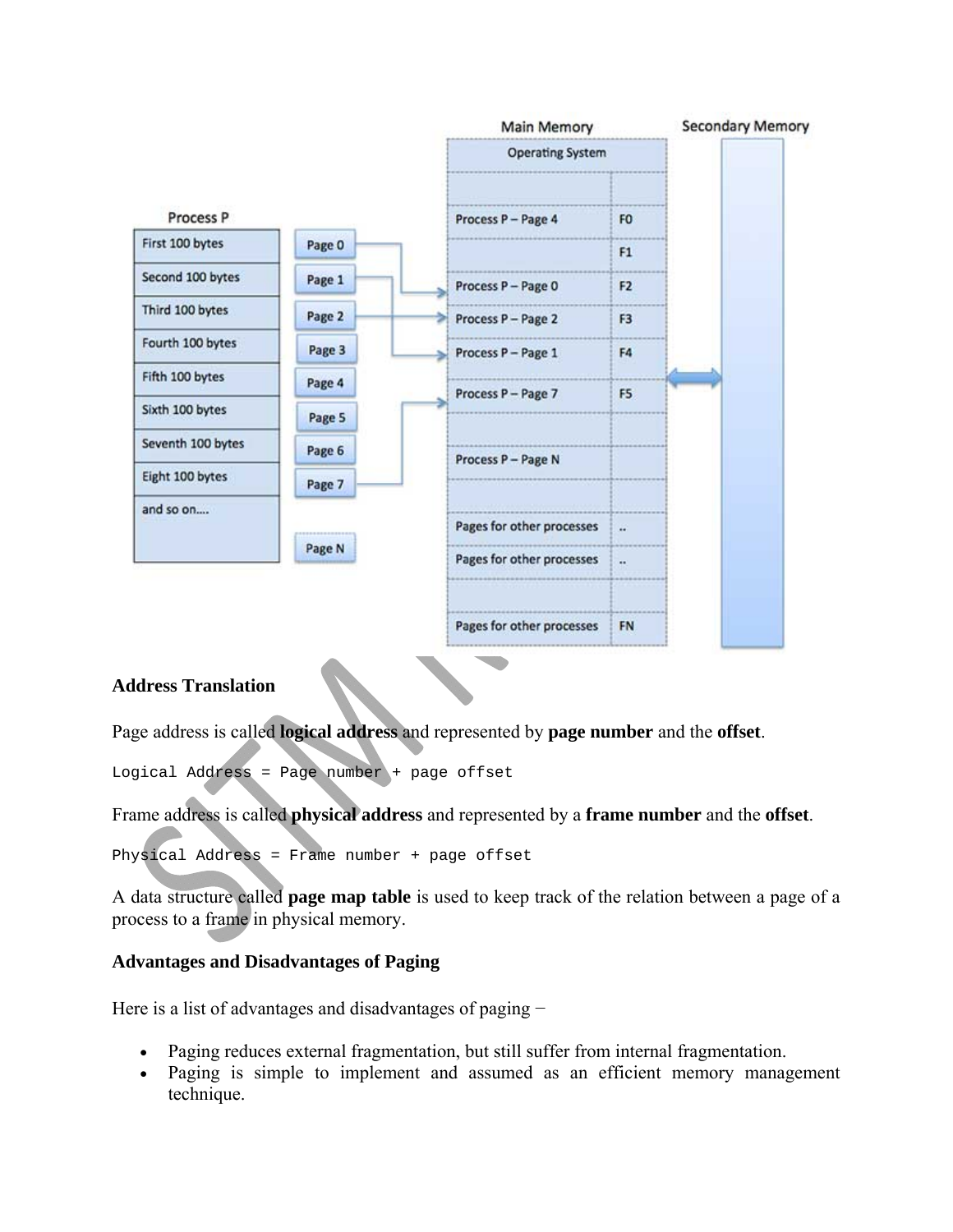- Due to equal size of the pages and frames, swapping becomes very easy.
- Page table requires extra memory space, so may not be good for a system having small RAM.

### **Demand Paging**

A demand paging system is quite similar to a paging system with swapping where processes reside in secondary memory and pages are loaded only on demand, not in advance. When a context switch occurs, the operating system does not copy any of the old program's pages out to the disk or any of the new program's pages into the main memory Instead, it just begins executing the new program after loading the first page and fetches that program's pages as they are referenced.

| <b>Main Memory</b>   | <b>Secondary Memory</b> |              |              |
|----------------------|-------------------------|--------------|--------------|
| Process 1            | Swap IN                 |              |              |
| $\mathsf A$<br>÷     |                         | A            | $\kappa$     |
| B<br>÷               |                         | B            | L            |
| $\mathsf{C}$<br>÷    |                         | c            | M            |
| D<br>×.              |                         | D            | ${\sf N}$    |
| E<br>÷               |                         | E            | $\mathsf{o}$ |
|                      |                         |              | P            |
| Process <sub>2</sub> | Swap OUT                |              | $\mathsf Q$  |
| F                    |                         | F<br>۰       | ${\sf R}$    |
| G                    |                         | G            | $\mathsf{s}$ |
| H                    |                         | H<br>a.      | $\mathsf T$  |
| $\mathbf{I}$         |                         | $\mathbf{I}$ | U            |
| J                    |                         | J            | $\sf V$      |
|                      |                         |              |              |
|                      |                         |              |              |

While executing a program, if the program references a page which is not available in the main memory because it was swapped out a little ago, the processor treats this invalid memory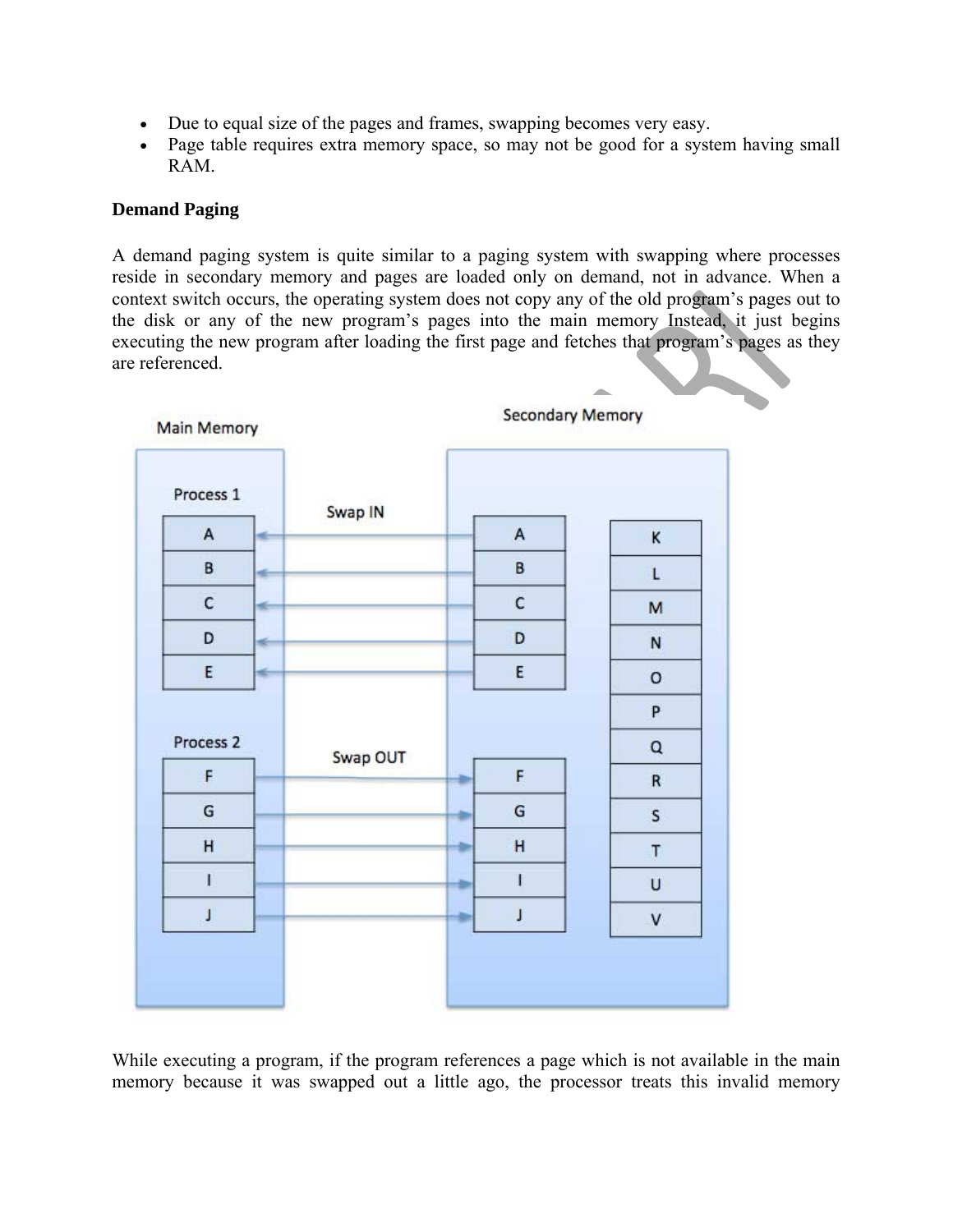reference as a **page fault** and transfers control from the program to the operating system to demand the page back into the memory.

### **Advantages**

Following are the advantages of Demand Paging −

- Large virtual memory.
- More efficient use of memory.
- There is no limit on degree of multiprogramming.

#### **Disadvantages**

• Number of tables and the amount of processor overhead for handling page interrupts are greater than in the case of the simple paged management techniques.

### **Page Replacement Algorithm**

Page replacement algorithms are the techniques using which an Operating System decides which memory pages to swap out, write to disk when a page of memory needs to be allocated. Paging happens whenever a page fault occurs and a free page cannot be used for allocation purpose accounting to reason that pages are not available or the number of free pages is lower than required pages.

When the page that was selected for replacement and was paged out, is referenced again, it has to read in from disk, and this requires for I/O completion. This process determines the quality of the page replacement algorithm: the lesser the time waiting for page-ins, the better is the algorithm.

A page replacement algorithm looks at the limited information about accessing the pages provided by hardware, and tries to select which pages should be replaced to minimize the total number of page misses, while balancing it with the costs of primary storage and processor time of the algorithm itself. There are many different page replacement algorithms. We evaluate an algorithm by running it on a particular string of memory reference and computing the number of page faults,

## **Reference String**

The string of memory references is called reference string. Reference strings are generated artificially or by tracing a given system and recording the address of each memory reference. The latter choice produces a large number of data, where we note two things.

- For a given page size, we need to consider only the page number, not the entire address.
- If we have a reference to a page **p**, then any immediately following references to page **p** will never cause a page fault. Page p will be in memory after the first reference; the immediately following references will not fault.
- For example, consider the following sequence of addresses  $-123,215,600,1234,76,96$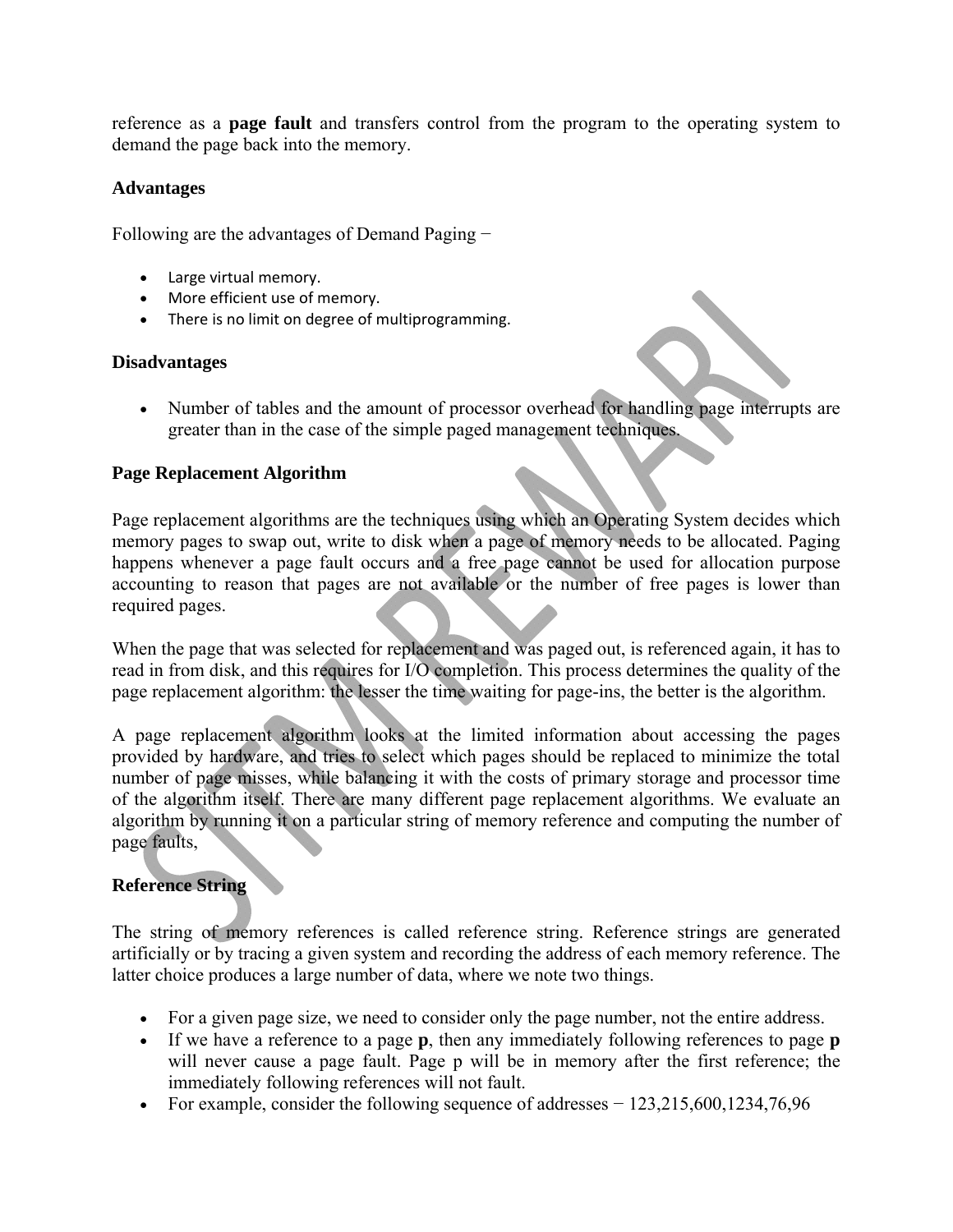If page size is 100, then the reference string is  $1,2,6,12,0,0$ 

#### **First In First Out (FIFO) algorithm**

- Oldest page in main memory is the one which will be selected for replacement.
- Easy to implement, keep a list, replace pages from the tail and add new pages at the head.

```
Reference String: 0, 2, 1, 6, 4, 0, 1, 0, 3, 1, 2, 1
                         Misses
                                                     :X X X X X Xx x x
                                                                                                                                                 ł.
                                                                                                                                          \overline{2}\bf{0}4
                                                         4
                                                                                   4
                                                                                                               4
\overline{2}\overline{2}0
                                                                                   0
                                                                                                               0
                                                                                                                                          0
                                                         \overline{1}3
                                                                                                                                          3
\mathbf{1}3
                            \mathbf{1}6
                            6
                                                                                   6
                                                                                                               \mathbf{1}\mathbf{1}6
```

```
Fault Rate = 9/12 = 0.75
```
## **Optimal Page algorithm**

Misses

- An optimal page-replacement algorithm has the lowest page-fault rate of all algorithms. An optimal page-replacement algorithm exists, and has been called OPT or MIN.
- Replace the page that will not be used for the longest period of time. Use the time when a page is to be used.

```
Reference String: 0, 2, 1, 6, 4, 0, 1, 0, 3, 1, 2, 1
                 : x x x x x
```
 $\mathsf{x}$ 

e.



Fault Rate =  $6/12 = 0.50$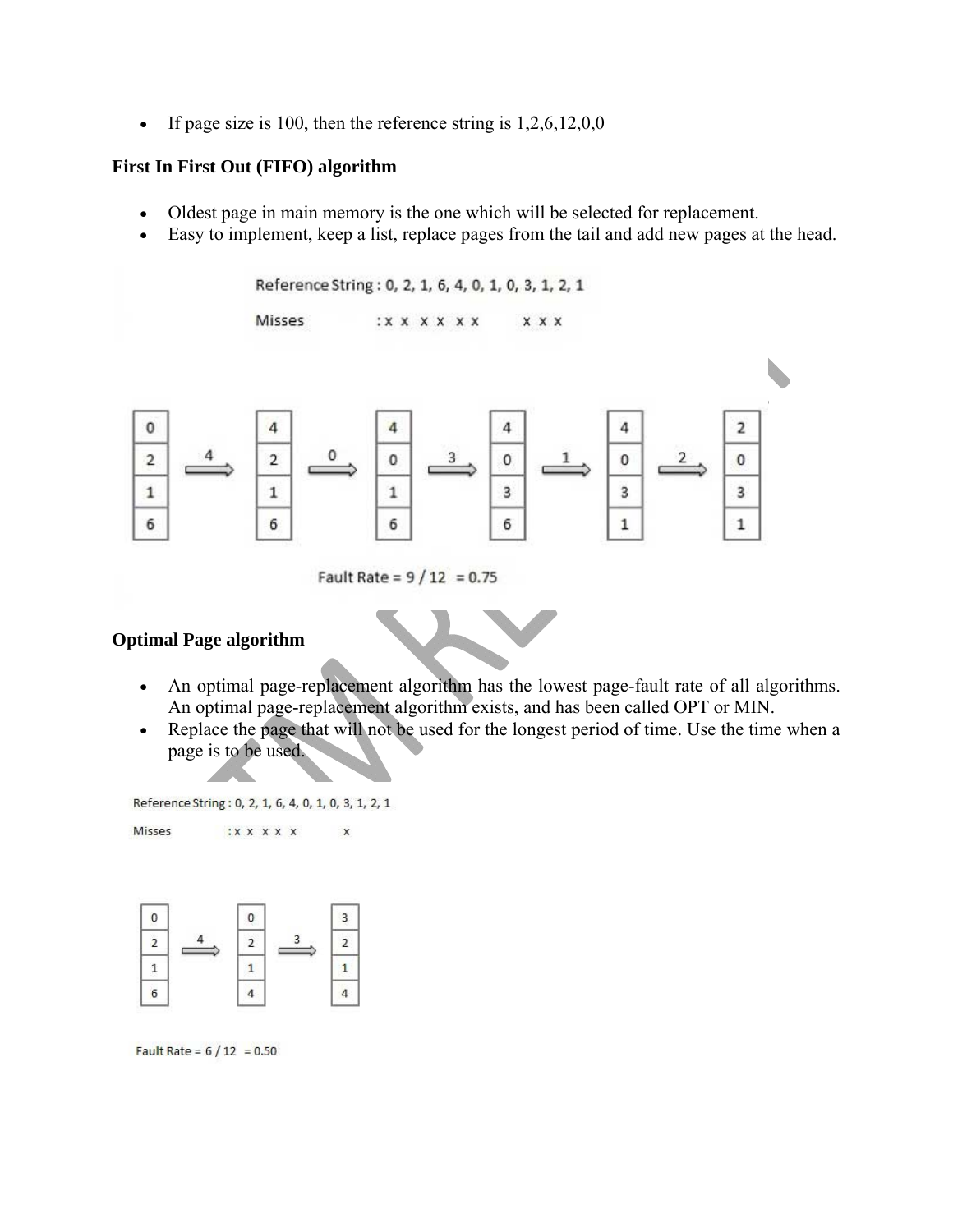## **Least Recently Used (LRU) algorithm**

- Page which has not been used for the longest time in main memory is the one which will be selected for replacement.
- Easy to implement, keep a list, replace pages by looking back into time.



Fault Rate =  $8/12 = 0.67$ 

## **Page Buffering algorithm**

- To get a process start quickly, keep a pool of free frames.
- On page fault, select a page to be replaced.
- Write the new page in the frame of free pool, mark the page table and restart the process.
- Now write the dirty page out of disk and place the frame holding replaced page in free pool.

## **Least frequently Used(LFU) algorithm**

- The page with the smallest count is the one which will be selected for replacement.
- This algorithm suffers from the situation in which a page is used heavily during the initial phase of a process, but then is never used again.

## **Most frequently Used(MFU) algorithm**

 This algorithm is based on the argument that the page with the smallest count was probably just brought in and has yet to be used.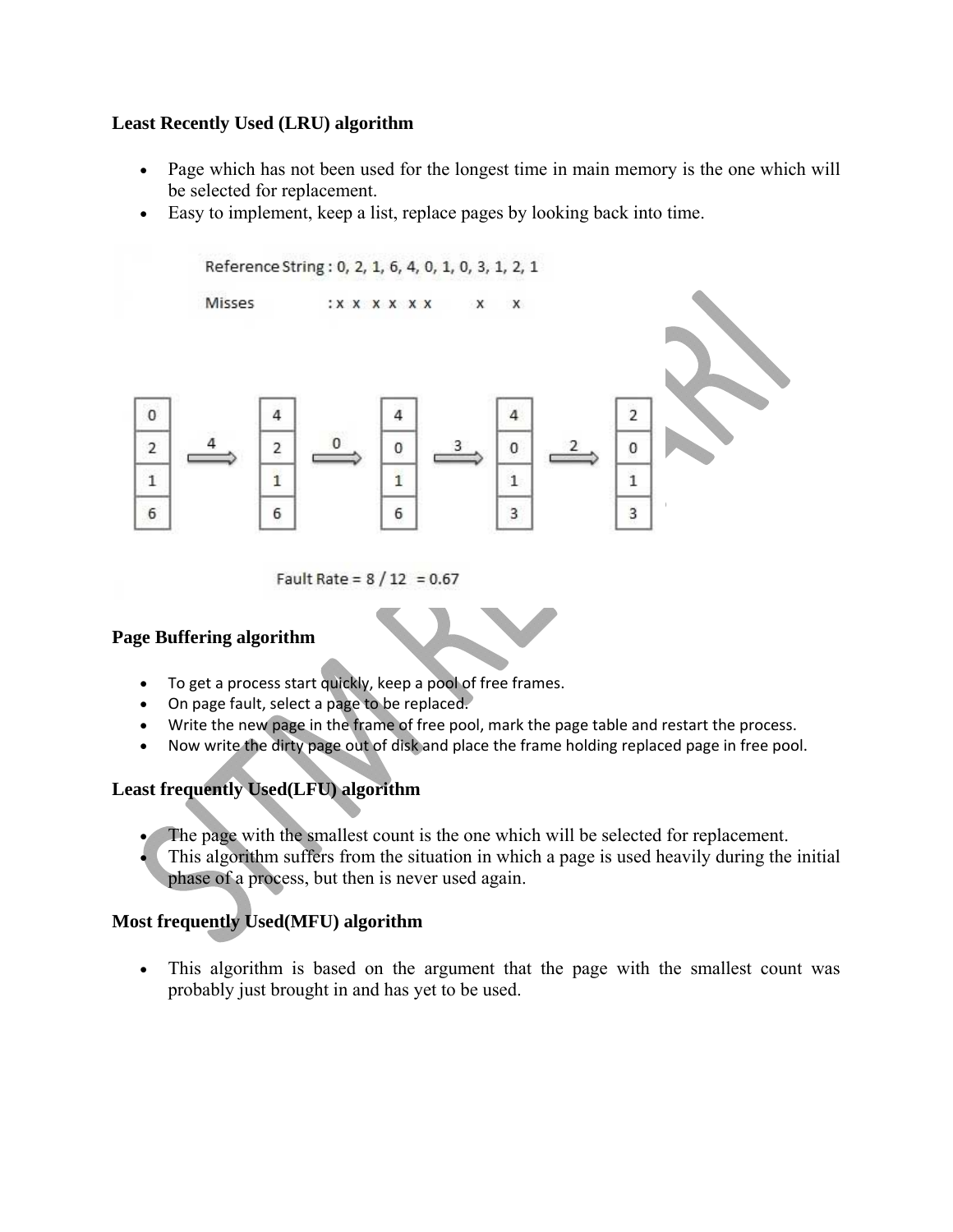### **Unix File System**

The Unix file system (UFS; also called the Berkeley Fast File System, the BSD Fast File System or FFS) is a file system used by many Unix and Unix-like operating systems. It is a distant descendant of the original file system used by Version 7 Unix.

A UFS volume is composed of the following parts:

- A few blocks at the beginning of the partition reserved for boot blocks (which must be initialized separately from the filesystem)
- A superblock, containing a magic number identifying this as a UFS filesystem, and some other vital numbers describing this filesystem's geometry and statistics and behavioral tuning parameters
- A collection of cylinder groups. Each cylinder group has the following components:
	- o A backup copy of the superblock
	- o A cylinder group header, with statistics, free lists, etc., about this cylinder group, similar to those in the superblock
	- o A number of inodes, each containing file attributes
	- o A number of data blocks

Inodes are numbered sequentially, starting at 0. Inode 0 is reserved for unallocated directory entries, inode 1 was the inode of the bad block file in historical UNIX versions, followed by the inode for the root directory, which is always inode 2 and the inode for the lost+found directory which is inode 3.

Directory files contain only the list of filenames in the directory and the inode associated with each file. All file metadata is kept in the inode.

 All of the files in the UNIX file system are organized into a multi-leveled hierarchy called a directory tree.

 A family tree is an example of a hierarchical structure that represents how the UNIX file system is organized. The UNIX file system might also be envisioned as an inverted tree or the root system of plant.

 At the very top of the file system is single directory called "root" which is represented by a / (slash). All other files are "descendents" of root.

 The number of levels is largely arbitrary, although most UNIX systems share some organizational similarities. The "standard" UNIX file system is discussed later.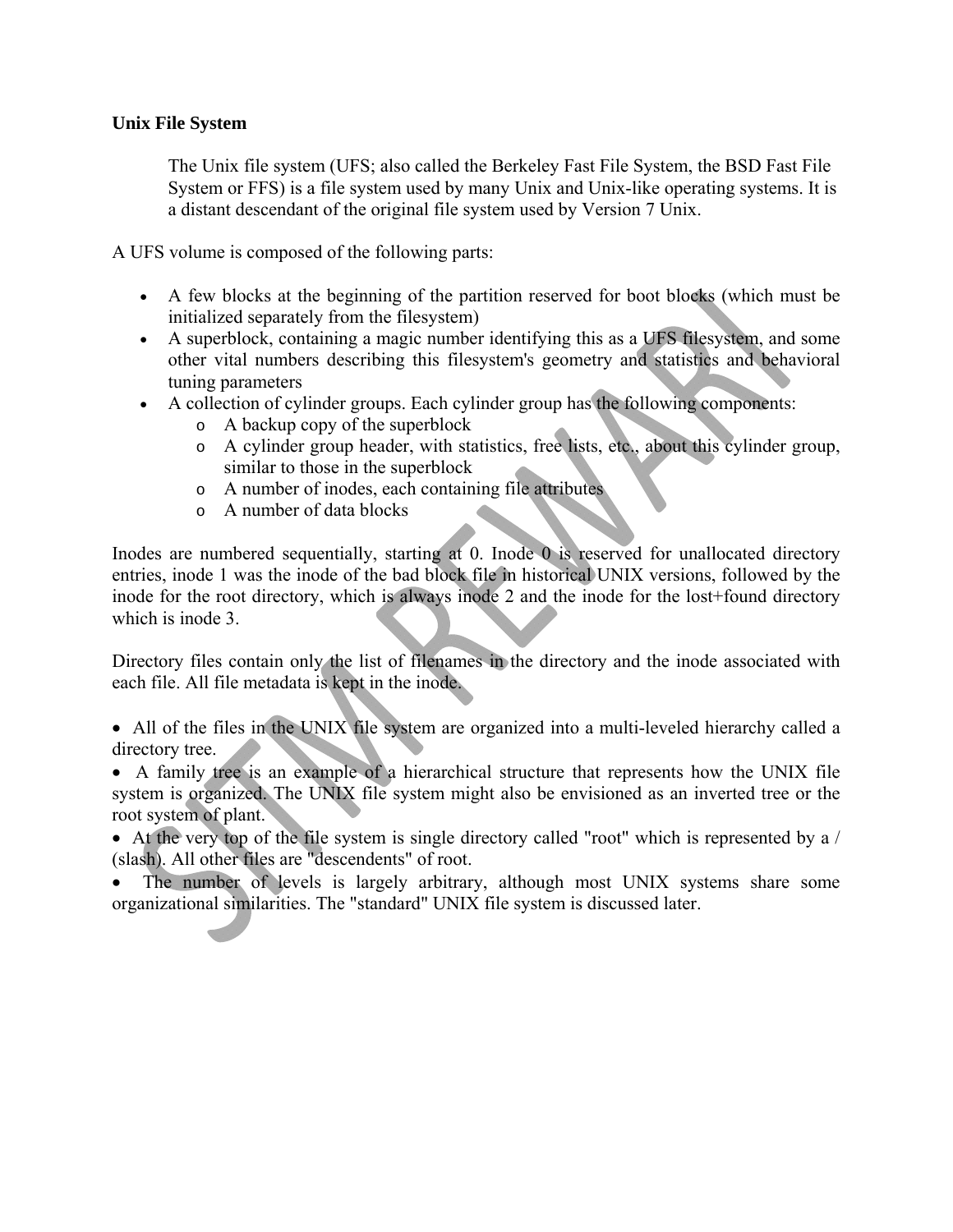Example:



## **File Types**

The UNIX filesystem contains several different types of files:

- Ordinary Files
	- o Used to store your information, such as some text you have written or an image you have drawn. This is the type of file that you usually work with.
	- o Always located within/under a directory file
	- o Do not contain other files
- **Directories** 
	- o Branching points in the hierarchical tree
	- o Used to organize groups of files
	- o May contain ordinary files, special files or other directories
	- o Never contain "real" information which you would work with (such as text). Basically, just used for organizing files.
	- o All files are descendants of the root directory, ( named / ) located at the top of the tree.
- Special Files
	- o Used to represent a real physical device such as a printer, tape drive or terminal, used for Input/Ouput (I/O) operations
	- o Unix considers any device attached to the system to be a file including your terminal:
		- By default, a command treats your terminal as the standard input file (stdin) from which to read its input
		- Your terminal is also treated as the standard output file (stdout) to which a command's output is sent
		- Stdin and stdout will be discussed in more detail later
	- o Two types of I/O: character and block
	- o Usually only found under directories named /dev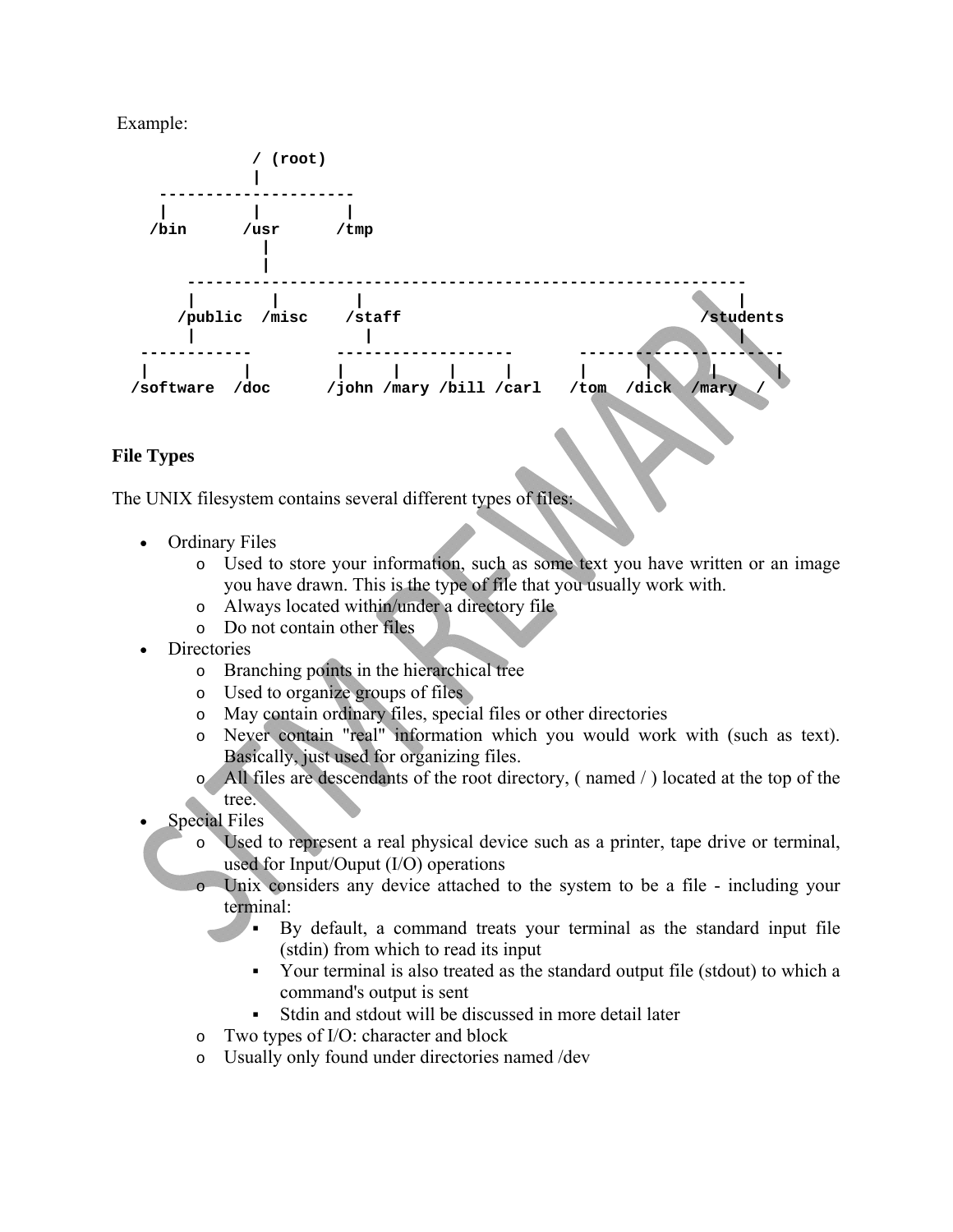- Pipes
	- o UNIX allows you to link commands together using a pipe. The pipe acts a temporary file which only exists to hold data from one command until it is read by another
	- o For example, to pipe the output from one command into another command:

#### **who | wc -l**

This command will tell you how many users are currently logged into the system. The standard output from the who command is a list of all the users currently logged into the system. This output is piped into the wc command as its standard input. Used with the ‐l option this command counts the numbers of lines in the standard input and displays the result on its standard output ‐ your terminal.

#### **The ping Utility**

The **ping** command sends an echo request to a host available on the network. Using this command, you can check if your remote host is responding well or not.

The ping command is useful for the following −

- Tracking and isolating hardware and software problems.
- Determining the status of the network and various foreign hosts.
- Testing, measuring, and managing networks.

#### **Syntax**

Following is the simple syntax to use the ping command −

\$ping hostname or ip-address

The above command starts printing a response after every second. To come out of the command, you can terminate it by pressing **CNTRL + C** keys.

#### **Example**

Following is an example to check the availability of a host available on the network −

```
$ping google.com 
PING google.com (74.125.67.100) 56(84) bytes of data. 
64 bytes from 74.125.67.100: icmp_seq = 1 ttl = 54 time = 39.4 ms 
64 bytes from 74.125.67.100: icmp_seq = 2 ttl = 54 time = 39.9 ms 
64 bytes from 74.125.67.100: icmp_seq = 3 ttl = 54 time = 39.3 ms 
64 bytes from 74.125.67.100: icmp seq = 4 ttl = 54 time = 39.1 ms
64 bytes from 74.125.67.100: icmp_seq = 5 ttl = 54 time = 38.8 ms 
--- google.com ping statistics --- 
22 packets transmitted, 22 received, 0% packet loss, time 21017ms 
rtt min/avg/max/mdev = 38.867/39.334/39.900/0.396 ms
```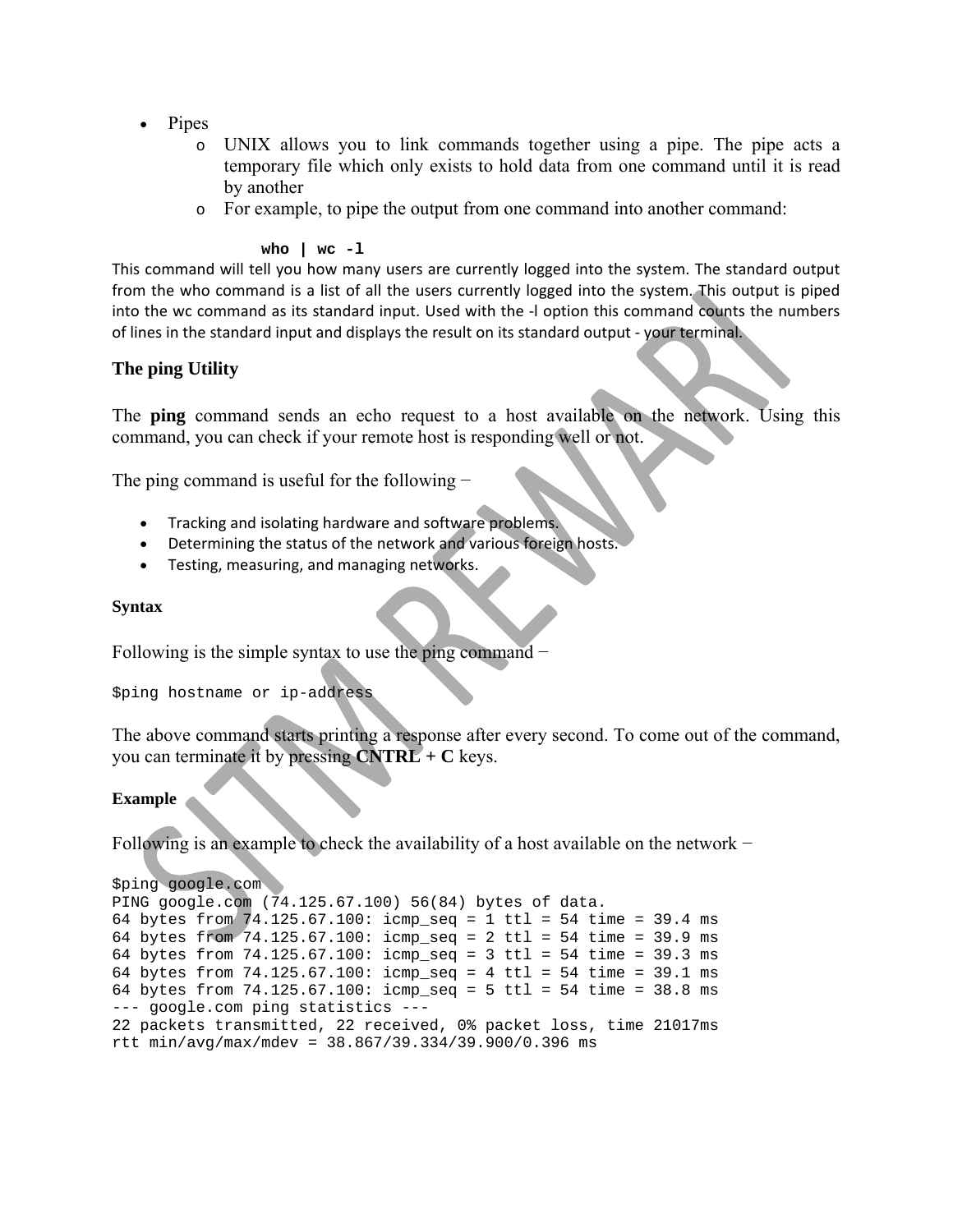## **The ftp Utility**

Here, **ftp** stands for **F**ile **T**ransfer **P**rotocol. This utility helps you upload and download your file from one computer to another computer.

The ftp utility has its own set of Unix-like commands. These commands help you perform tasks such as −

- Connect and login to a remote host.
- Navigate directories.
- List directory contents.
- Put and get files.
- Transfer files as **ascii**, **ebcdic** or **binary**.

#### **Syntax**

\$ftp hostname or ip-address

The above command would prompt you for the login ID and the password. Once you are authenticated, you can access the home directory of the login account and you would be able to perform various commands.

The following tables lists out a few important commands −

#### **put filename**

Uploads filename from the local machine to the remote machine.

#### **get filename**

Downloads filename from the remote machine to the local machine.

## **mput file list**

Uploads more than one file from the local machine to the remote machine.

## **The telnet Utility**

There are times when we are required to connect to a remote Unix machine and work on that machine remotely. **Telnet** is a utility that allows a computer user at one site to make a connection, login and then conduct work on a computer at another site. Once you login using Telnet, you can perform all the activities on your remotely connected machine. The following is an example of Telnet session −

```
C:>telnet amrood.com 
Trying... 
Connected to amrood.com. 
Escape character is '^]'.
```